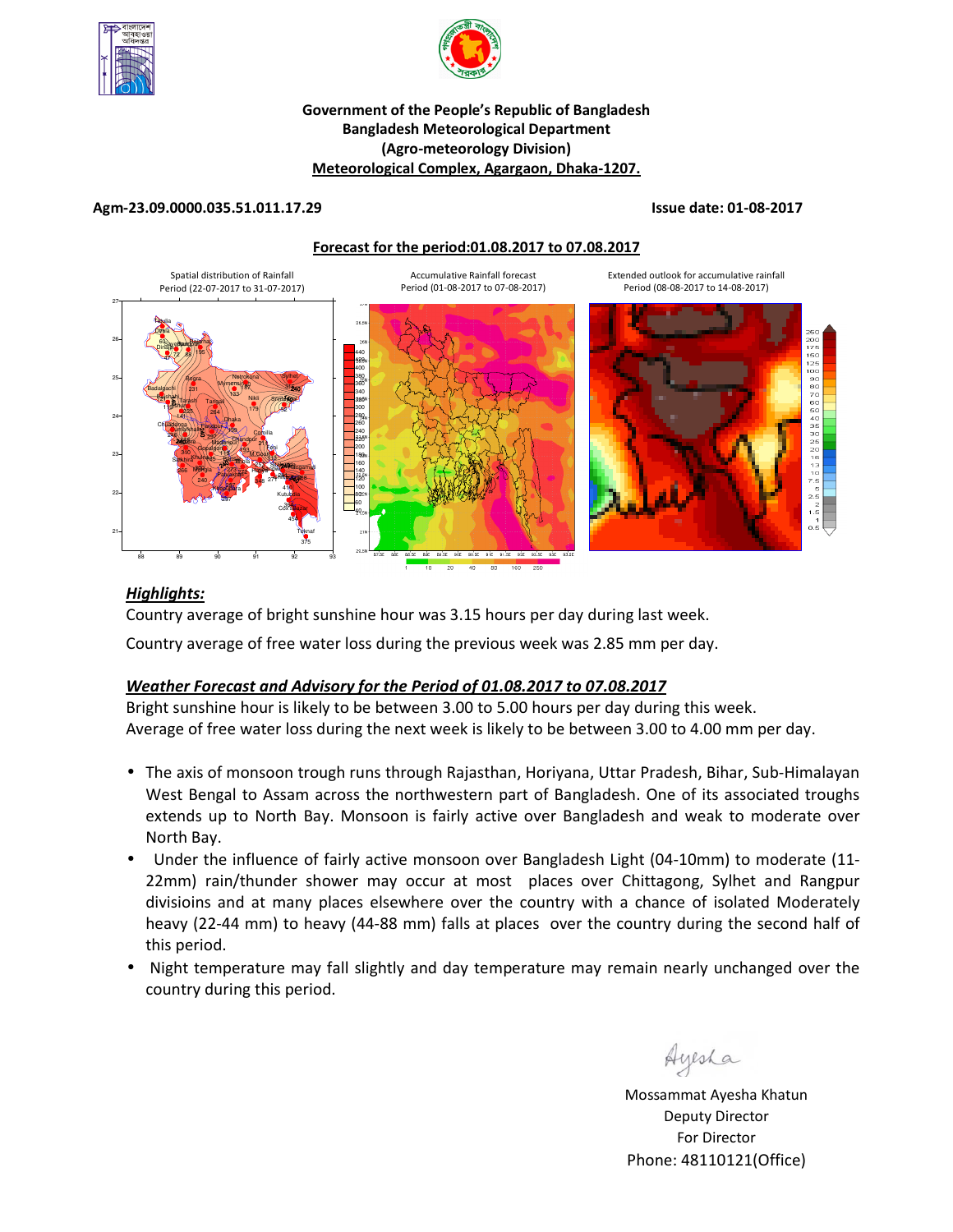#### *Short Weather description; Period: 22.07.2017 to 31.07.2017*

|                  |                                                   |                                                 |  | Maximum And Minimum Temperature (Range and Extreme) |      |              |                                               |                          |                     |                                     |                                |  |
|------------------|---------------------------------------------------|-------------------------------------------------|--|-----------------------------------------------------|------|--------------|-----------------------------------------------|--------------------------|---------------------|-------------------------------------|--------------------------------|--|
| <b>Divisions</b> | Maximum<br>temperature<br>range in <sup>o</sup> C |                                                 |  | Highest maximum<br>temp in ${}^{0}C$                |      |              | Minimum emperature<br>Range in <sup>o</sup> C |                          |                     | Lowest minimum<br>temp in ${}^{0}C$ |                                |  |
| <b>Dhaka</b>     | 26.5                                              | $-35.2$ <sup>o</sup> C                          |  | Madaripur                                           | 35.2 | $^0$ C       | 24.4                                          |                          | 27.5 $\mathrm{^0C}$ | Madaripur                           | 24.4 $^0C$                     |  |
| Mymensingh       | 27.9                                              | $-34.0^{\circ}$ C                               |  | Mymensingh                                          | 34.0 | °с           | 24.5                                          | $\overline{a}$           | 27.5 $\mathrm{^0C}$ | Netrokona                           | 24.5 $\degree$ C               |  |
| Chittagong       | 25.3                                              | $-35.0^{\circ}$ C                               |  | Rangamati & M. court                                | 35.0 | $^{\circ}$ c | 23.2                                          |                          | $28.4\text{ °C}$    | Rangamati                           | 23.2 $\sqrt[0]{C}$             |  |
| Sylhet           | 28.3                                              | $-35.3\text{ }^0C$                              |  | Sylhet                                              | 35.3 | °c           | 24.3                                          | $\overline{a}$           | 26.5 $^{\circ}$ C   | Sylhet                              | $24.3\text{ }^{\circ}\text{C}$ |  |
| Rajshahi         | 27.5                                              | $-35.0^{\circ}$ C                               |  | Rajshahi & Ishurdi                                  | 35.0 | °c           | 24.0                                          | $\overline{\phantom{0}}$ | 27.5 $\mathrm{^0C}$ | Tarash                              | 24.0 $\degree$ C               |  |
| Rangpur          | 26.0                                              | $-35.0^{\circ}$ C                               |  | Rangpur                                             | 35.0 | $^0C$        | 24.4                                          |                          | 27.5 $\mathrm{^0C}$ | Rajarhat                            | 24.4 $\sqrt[6]{C}$             |  |
| Khulna           | 26.7                                              | $-35.8^{\circ}$ C                               |  | Jessore & Chuadanga                                 | 35.8 | °c           | 23.7                                          |                          | $28.0\text{ °C}$    | Sathkhira                           | 23.7 $\sqrt[1]{C}$             |  |
| <b>Barisal</b>   | 26.8                                              | 34.2 $\mathrm{^0C}$<br>$\overline{\phantom{a}}$ |  | <b>Bhola</b>                                        | 34.2 | 'C           | 24.2                                          | $\overline{a}$           | $28.0\text{ °C}$    | <b>Bhola</b>                        | 24.2 $\mathrm{^0C}$            |  |

### *:Rainfall analysis and average temperature:-*

| Name of the       | Name of        | Total                 | Normal                | Deviation      | Total         | Average           | Average          | Average            | Average         | Average          | Average         |
|-------------------|----------------|-----------------------|-----------------------|----------------|---------------|-------------------|------------------|--------------------|-----------------|------------------|-----------------|
| <b>Divisions</b>  | the Stations   | Rainfall<br>in $(mm)$ | Rainfall<br>in $(mm)$ | in $%$         | Rainy<br>days | M a x<br>Humidity | M in<br>Humidity | Max.<br>temp in °C | Normal<br>M ax. | M in.<br>temp in | Normal          |
|                   |                |                       |                       |                |               | in %              | in %             |                    | temp in         | ۰c               | M in.           |
|                   |                |                       |                       |                |               |                   |                  |                    | ℃               |                  | temp in         |
| Dhaka             | Dhaka          | 199                   | 120                   | 66             | 08            | 096               | 071              | 31.8               | 31.8            | 26.2             | 26.2            |
|                   | Faridpur       | 297                   | 106                   | 180            | 08            | 97                | 76               | 31.6               | 31.5            | 26.0             | 26.0            |
|                   | Madaripur      | 119                   | 137                   | $-13$          | 07            | 88                | 59               | 32.0               | 31.8            | 25.7             | 25.2            |
|                   | Nikli          | 179                   | $\star\star$          | ***            | 08            | $**$              | $**$             | $**$               | $***$           | $**$             | $**$            |
|                   | Tangail        | 264                   | 102                   | 159            | 06            | 096               | 073              | 32.1               | 32.2            | 26.2             | 26.2            |
|                   | Gopalgonj      | 185                   | **                    | ***            | 07            | 98                | 79               | 31                 | $***$           | 26               |                 |
| <b>Mymensingh</b> | Mymensingh     | 133                   | 128                   | $\overline{4}$ | 09            | 95                | 75               | 31.4               | 31.4            | 26.3             | 26.0            |
|                   | Netrokona      | 187                   | $\star\star$          | $***$          | 09            | $***$             | $^{\star\star}$  | $\star\star$       | $**$            | $***$            | $**$            |
| Chittagong        | Chittagong     | 410                   | 128                   | 220            | 06            | $***$             | $^{\star\star}$  | 30.7               | 31.1            | 25.5             | 25.2            |
|                   | Sitakunda      | 281                   | 199                   | $***$          | 08            | $***$             | $***$            |                    | 30.9            | $\star\star$     | 25.3            |
|                   | Rangamati      | 268                   | 161                   | 66             | 08            | 97                | 50               | 31                 | 31.5            | 24               | 24.7            |
|                   | Cox'sBazar     | 454                   | 295                   | 54             | 08            | 97                | 82               | 30.3               | 30.6            | 25.2             | 25.2            |
|                   | Teknaf         | 375                   | 344                   | 9              | 08            | 098               | 082              | 31.5               | 30.2            | 26.8             | 25.1            |
|                   | Hatiya         | 348                   | 184                   | 89             | 08            | 99                | 89               | 30.6               | 30.1            | 26               | 25.5            |
|                   | Sandw ip       | 271                   | 219                   | 24             | 05            | 97                | 83               | 30                 | 30.3            | 25.9             | 25.1            |
|                   | Kutubdia       | 364                   | 185                   | 97             | 08            | 095               | 081              | 30.5               | 30.6            | 25.7             | 25.5            |
|                   | Feni           | 113                   | 198                   | $-43$          | 07            | 097               | 073              | 30.8               | 30.9            | 24.8             | 25.2            |
|                   | M.Court        | 257                   | 225                   | 14             | 06            | 98                | 81               | 31.1               | 30.9            | 25.8             | 25.6            |
|                   | Chandpur       | 193                   | 144                   | 34             | 07            | 075               | 032              | 32.0               | 31.4            | 26.2             | 25.8            |
|                   | Comilla        | 211                   | 135                   | 56             | 07            | $**$              | $**$             | $**$               | 31.4            | $**$             | 25.5            |
| <b>Sylhet</b>     | Sylhet         | 316                   | 261                   | 21             | 10            | 98                | 72               | 32.9               | 31.8            | 25.5             | 25.2            |
|                   | Srimongal      | 052                   | 116                   | -55            | 10            | $\overline{**}$   | $**$             | $***$              | 32.4            | $**$             | 24.9            |
| Rajshahi          | Rajshahi       | 119                   | 112                   | 6              | 08            | 99                | 78               | 31.6               | 32.2            | 25.9             | 25.8            |
|                   | Bogra          | 231                   | 116                   | 99             | 10            | 097               | 061              | 31.5               | 32.1            | 26.2             | 26.2            |
|                   | <b>Ishurdi</b> | 141                   | 91                    | 55             | 09            | 97                | 65               | 31                 | 32.2            | 26               | 26.1            |
|                   | Badalgachi     | 121                   | $***$                 | $***$          | 07            | 100               | 062              | 31.5               | $***$           | 26.1             |                 |
|                   | Tarash         | 225                   | $^{\star\star}$       | ***            | 09            |                   | $**$             | $^{\star\star}$    |                 |                  |                 |
| Rangpur           | Rangpur        | 088                   | 164                   | -46            | 07            | 94                | 70               | 30                 | 32.2            | 26               | 26.0            |
|                   | Dinajpur       | 047                   | 116                   | -59            | 07            | 096               | 057              | 32.2               | 32.0            | 26.4             | 26.0            |
|                   | Sayedpur       | 072                   | **                    | $***$          | 07            | 94                | 72               | 32.2               | $***$           | 26.3             | $^{\star\star}$ |
|                   | Rajarhat       | 195                   | **                    | $***$          | 07            | 97                | 72               | 32                 | $***$           | 25               | $***$           |
|                   | Tetulia        | 071                   | $\star\star$          | $***$          | 06            | 097               | 069              | 32.3               | $***$           | $\star\star$     | $**$            |
|                   | Dimla          | 060                   | $***$                 | ***            | 08            | 93                | 69               | 32                 | $^{\star\star}$ | 26               | $^{\star\star}$ |
| Khulna            | Khulna         | 300                   | 93                    | 223            | 07            | 098               | 079              | 31.2               | 32.0            | 26.2             | 26.2            |
|                   | Mongla         | 240                   | $^{\star\star}$       | $***$          | 06            | 98                | 82               | 31.1               |                 | 26.4             |                 |
|                   | Jessore        | 310                   | 103                   | 201            | 07            | $***$             | $\star\star$     | $\star\star$       | 32.5            | $\star\star$     | 26.1            |
|                   | Chuadanga      | 246                   | 115                   | 114            | 07            | 098               | 077              | 31.2               | 32.8            | 25.7             | 26.3            |
|                   | Satkhira       | 266                   | 107                   | 149            | 07            | 98                | 53               | 31                 | 32.1            | 25               | 26.2            |
|                   | Kumarkhali     | 118                   | $**$                  | $***$          | 07            | 099               | 080              | 30.8               | $**$            | 25.7             | $**$            |
| <b>Barisal</b>    | Barisal        | 273                   | 129                   | 112            | 07            | 100               | 82               | 31.1               | 31.2            | 26               | 25.7            |
|                   | <b>Bhola</b>   | 272                   | 142                   | 92             | 08            | 97                | 78               | 32                 | 30.8            | 26               | 25.5            |
|                   | Patuakhali     | 297                   | 188                   | 58             | 07            | 99                | 83               | 30.9               | 30.9            | 26.2             | 25.9            |
|                   | Khepupara      | 297                   | 171                   | 74             | 07            | $\star\star$      | $**$             | $^{\star\star}$    | 30.8            | $^{\star\star}$  | 26.0            |
|                   |                |                       |                       |                |               |                   |                  |                    |                 |                  |                 |

N.B-.Analyses contained in this bulletin are based on preliminary un-checked data. \*\* Data not received. \*\*\* Data not available.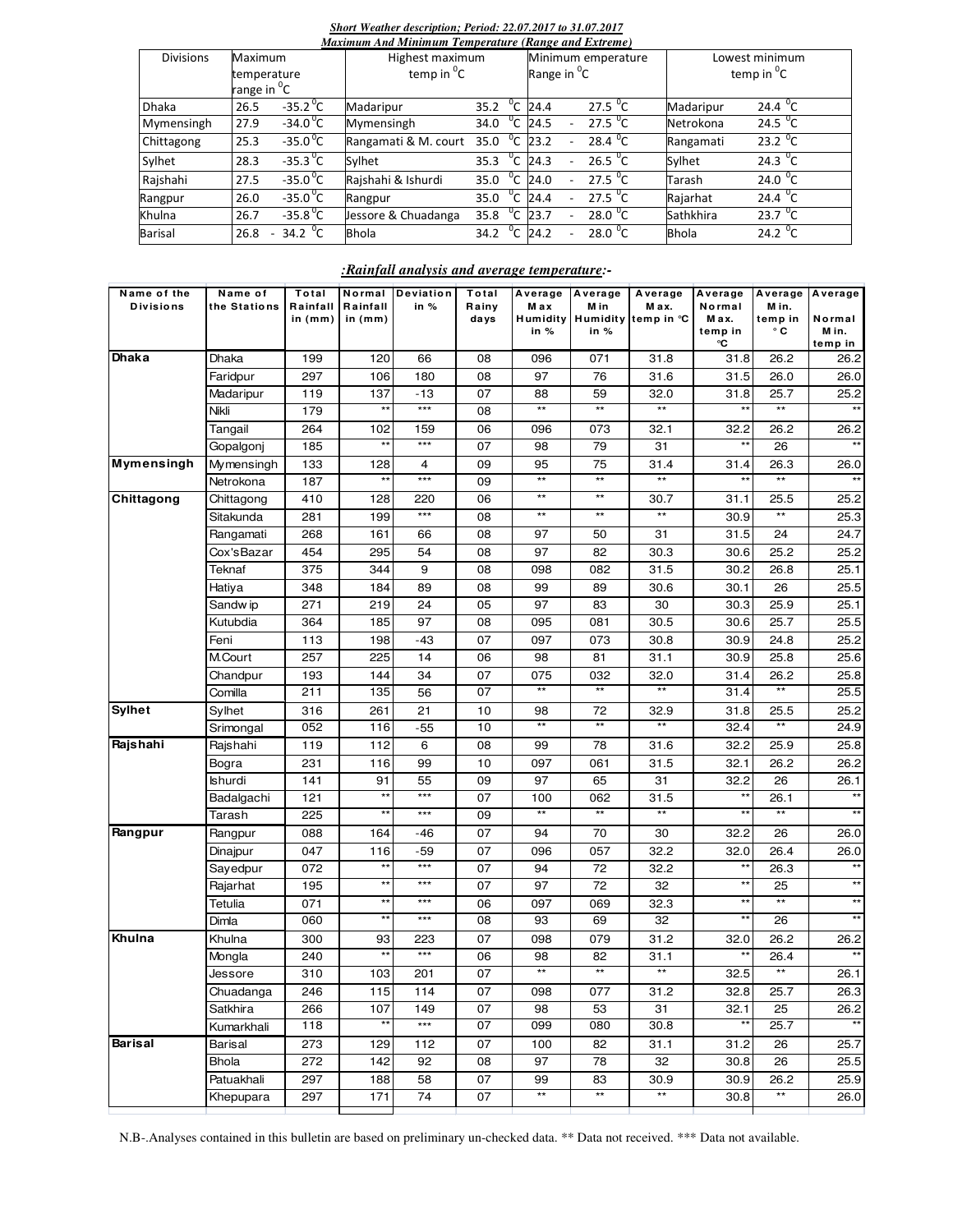

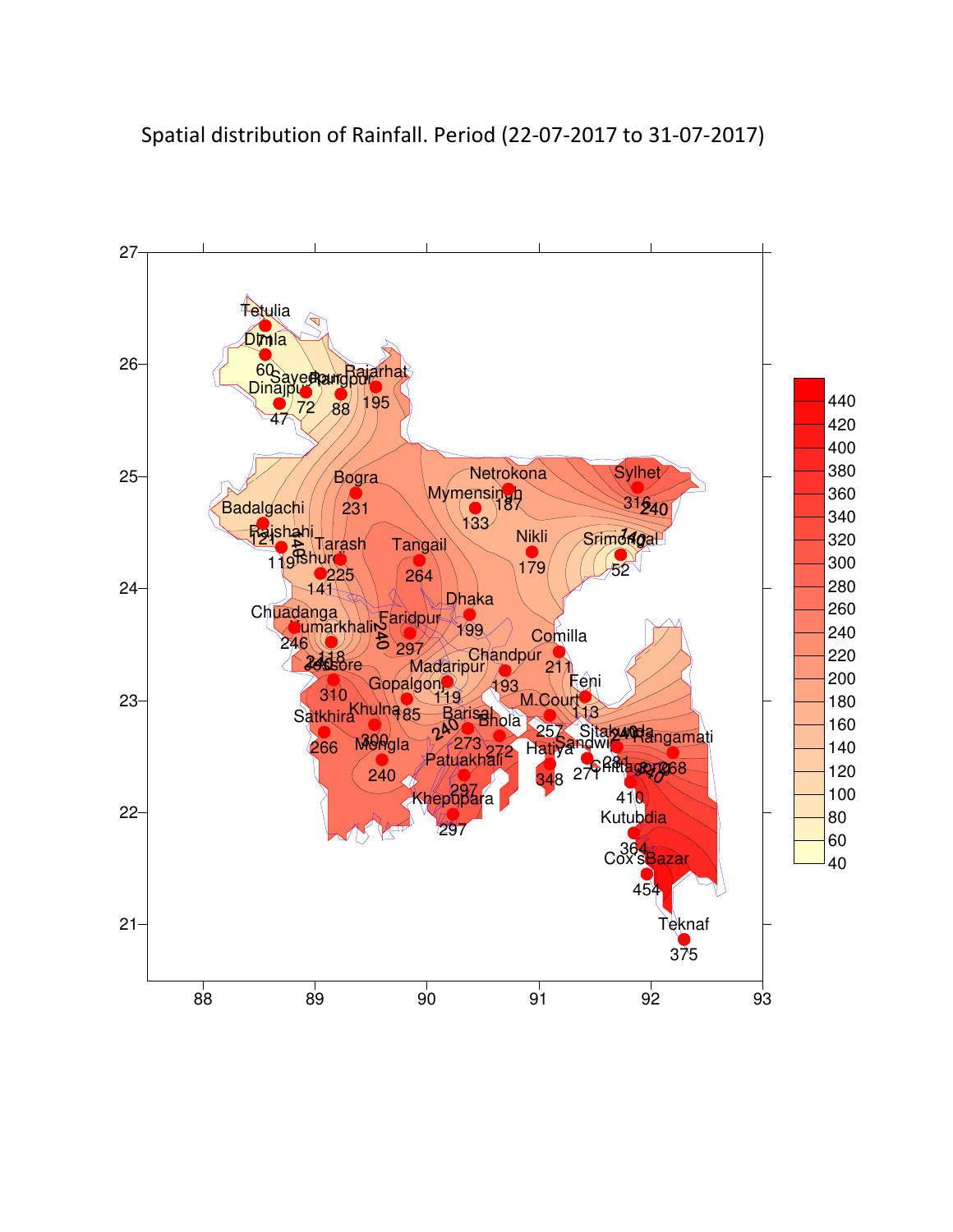



তারিখ: ০১-০৮-২০১৭ খ্রিঃ

এজিএম-২৩.০৯.০০০০.০৩৫.৫১.০১১.১৭.২৯

Spatial distribution of Rainfall

# পূর্বাভাসের সময়কাল: ০**১**-০৮-**২০১৭ থেকে** ০৭-০৮-**২০১৭**

Extended outlook for accumulative rainfall Period (08-08-2017 to 14-08-2017)





### প্রধান বৈশিষ্ট্য সমূহঃ-

গত সপ্তাহে দেশের দৈনিক উজ্জল সূর্যকিরণ কালের গড় ৩.১৫ ঘন্টা ছিল । গত সপ্তাহে দেশের দৈনিক বাষ্পীভবনের গড় ২.৮৫ মিঃ মিঃ ছিল।

## আবহাওয়ার পূর্বাভাসঃ- ০১-০৮-২০১৭ থেকে ০৭-০৮-২০১৭ ইং পর্যন্ত।

এ সপ্তাহে দৈনিক উজ্জল সূর্য কিরণ কাল ৩.০০ থেকে ৫.০০ ঘন্টার মধ্যে থাকতে পারে ।

আগামী সপ্তাহের বাষ্পীভবনের দৈনিক গড় ৩.০০ মিঃ মিঃ থেকে ৪.০০ মিঃ মিঃ থাকতে পারে।

- মৌসুমী বায়ুর বর্ধিতাংশের অক্ষ রাজস্থান, হরিয়ানা, উত্তর প্রদেশ, বিহার, পশ্চিমবঙ্গের হিমালয়ের পাদদেশ ও বাংলাদেশের -<br>উত্তরপশ্চিমাঞ্চল হয়ে আসাম পর্যন্ত বিস্তৃত। এর একটির বর্ধিতাংশ উত্তর বঙ্গোপসাগর পর্যন্ত বিস্তৃত রয়েছে। মৌসুমী বায়ু বাংলাদেশের উপর মোটামুটি সক্রিয় এবং উত্তর বঙ্গোপসাগরে দুর্বল থেকে মাঝারী অবস্থায় বিরাজ করছে।
- এ সময়ে সক্রিয় *মৌসুমী বায়ুর প্রভাবে* চউগ্রাম, সিলেট এবং রংপুর বিভাগের অধিকাংশ স্থানে এবং দেশের অন্যত্র অনেক স্থানে হাল্কা (০৪-১০মিঃমিঃ) থেকে মাঝারী (১১-২২ মিঃমিঃ) ধরণের বৃষ্টি/বজ্রবৃষ্টি হতে পারে। সেই সাথে এ সময়ে দেশের কোথাও কোথাও বিচ্ছিন্নভাবে মাঝারী ধরনের ভারী (২৩-৪৪ মিঃমিঃ) হতে ভারী (৪৪-৮৮ মিঃমিঃ) বৃষ্টিপাত হতে পারে।
- এ সময়ে সারাদেশের রাতের তাপমাত্রা সামান্য হ্রাস পেতে পারে এবং দিনের তাপমাত্রা প্রায় অপরিবর্তিত থাকতে পারে।

Ayesha

(মোসাম্মৎ আয়শা খাতুন) উপ-পরিচালক পরিচালকের পক্ষে ফোনঃ ৪৮১১০১২১(দপ্তর)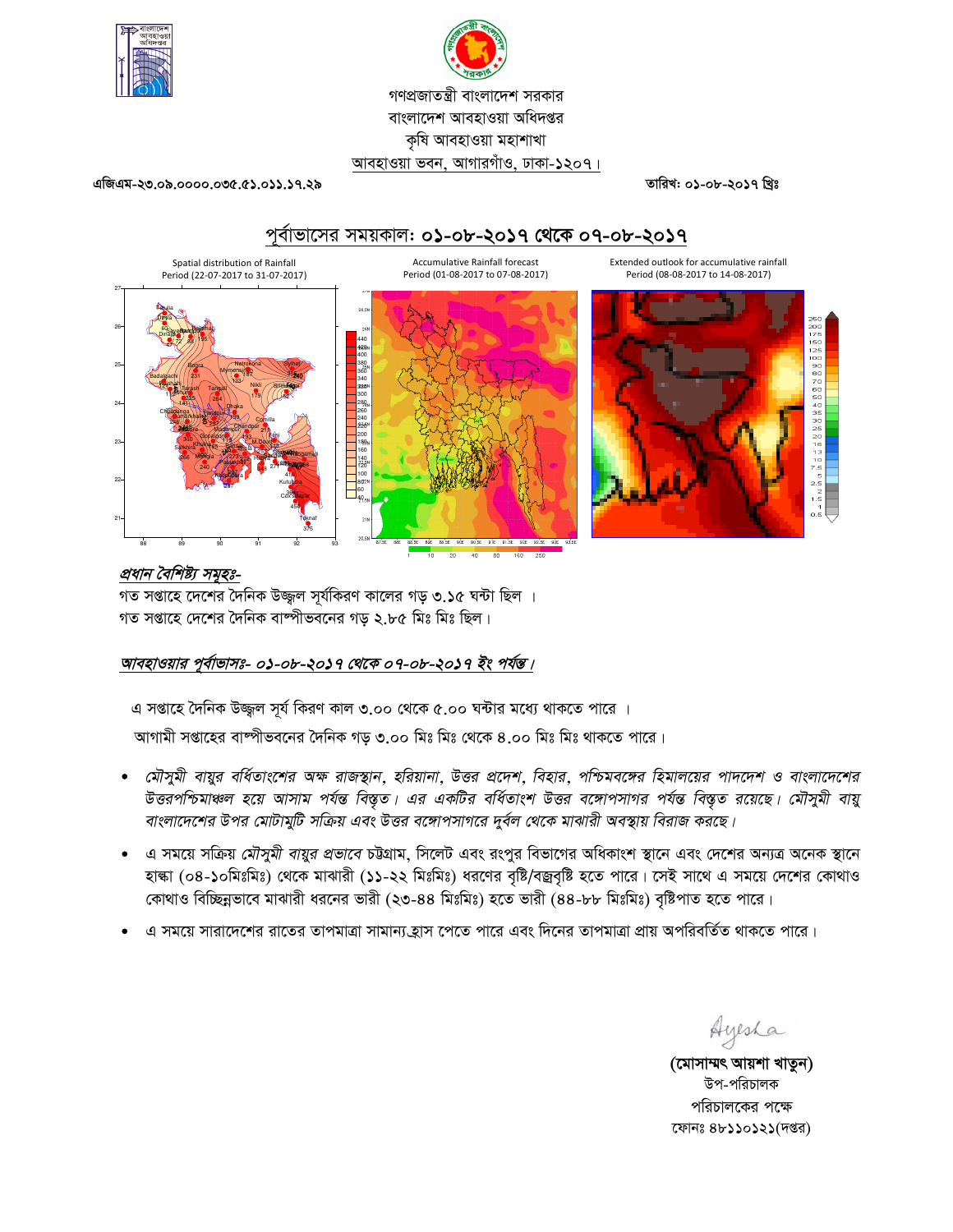#### সংক্ষিপ্ত আবহাওয়া বিবরণী, সময়: ২২.০৭.২০১৭ থেকে ৩১.০৭.২০১৭  $\overline{\phantom{a}}$

 $\leftarrow$   $\sim$ 

| માવાજ હ માવાાવક્ષ<br><i>פומחיו</i> ס |                                |         |                  |                         |              |                          |                       |         |                        |                          |              |                   |
|--------------------------------------|--------------------------------|---------|------------------|-------------------------|--------------|--------------------------|-----------------------|---------|------------------------|--------------------------|--------------|-------------------|
| বিভাগ                                | সৰ্বোচ্ছ তাপমাত্ৰাৰ            |         |                  | সর্বোচ্ছ তাপমাত্রা      | $^\circ$ সেঃ |                          | সর্বোনিম্ন তাপমাত্রার |         |                        | সর্বোনিম্ন তাপমাত্রা     |              |                   |
|                                      | <i>'পরিসর <sup>৩</sup></i> সেঃ |         |                  |                         |              |                          |                       | পরিসর   | $\,^\mathrm{o}$ মেঃ    |                          | $^\circ$ সেঃ |                   |
| ঢাকা                                 | ২৬.৫                           | $-00.5$ | $^{\circ}$ (সঃ   | টাংসাইল                 | ৩৫.২         | $^{\circ}$ (সঃ ২8.8      |                       | ২৭.৫    |                        | $^{\circ}$ (স: গোপালগঞ্জ |              | ২ $8.8^\circ$ সেঃ |
| ময়মনসিংহ                            | ২৭.৯                           | -৩৪.০   |                  | $^\circ$ মেঃ ময়মনসিংহ  | 0.8c         | $^{\circ}$ (সঃ           | ২৪.৫                  | - ২৭৫   | $^{\circ}$ সেঃ         | নেত্ৰকোনা                | ২৪.৫         | $^{\circ}$ (সঃ    |
| চট্টগ্ৰাম                            | ২৫.৩                           | $-90.0$ | $^{\circ}$ সেঃ . | কুমিল্লা                | ৩৫.০         | $^{\circ}$ (সঃ           | ২৩.২                  | $-25.8$ | $^{\circ}$ (সঃ         | রাসামাটি                 | ২৩.২         | $^{\circ}$ সেঃ    |
| সিলেট                                | ২৮.৩                           | -৩৫.৩   |                  | ° সেঃ সিলেট & শ্ৰীমঙ্গল | ৩৫.৩         | $^{\circ}$ (সঃ           | ২৪.৩                  | -২৬৫    | $\degree$ (সঃ          | সিলেট                    | ২ $8.9$      | $^{\circ}$ (সঃ    |
| রাজশাহী                              | ২৭.৫                           | -৩৫.০   |                  | °সেঃ রাজশাহী            | ৩৫.০         | $^{\circ}$ (সঃ           | ২৪.০                  | - ২৭৫   | $\degree$ CA $\degree$ | তারাশ                    | २ $8.0$      | $^{\circ}$ (সঃ    |
| রংপর                                 | ২৬.০                           | $-90-$  |                  | ° সেঃ দিনাজপুর          | ৩৫.০         | $^{\circ}$ (সঃ           | ২৪.৪                  | $-296$  | $^{\circ}$ (সঃ         | রিাজারহাট                | 28.8         | $^{\circ}$ (সঃ    |
| খলনা                                 | ২৬.৭                           | $-00.5$ |                  | ° সেঃ  ুয়াডাঙ্গা       | ৩৫.৮         | $^{\circ}$ CH $^{\circ}$ | ২৩.৭                  | - ২৮.০  | $^{\circ}$ (সঃ         | কুমারখালী                | ২৩.৭         | $^{\circ}$ (সঃ    |
| বরিশাল                               | ২৬.৮                           | - ৩৪.২  | °মেঃ ভোলা        |                         | 08.3         | $\degree$ CF)            | ২৪.২                  | - ২৮.০  | $^{\circ}$ (সঃ         | খেপুপাড়া                | ২৪.২         | $^{\circ}$ সেঃ    |

# বৃষ্টিপাত বিশ্লেষৰ এবং স্বাভাবিক তাপমাত্ৰা: -

| গড<br>ষভাবিক<br>তাপমাত্রা<br>(ডিগ্ৰী সেঃ)                                                                                  | সৰ্বোনিম্ন<br>গড়<br>তাপমাত্রা<br>( %)                                                                           | সৰ্বোনিম্ন<br>ষাভাবিক<br>গড়<br>তাপমাত্রা                                                                                                                                                                                                                                                                                                                                                                                                         |
|----------------------------------------------------------------------------------------------------------------------------|------------------------------------------------------------------------------------------------------------------|---------------------------------------------------------------------------------------------------------------------------------------------------------------------------------------------------------------------------------------------------------------------------------------------------------------------------------------------------------------------------------------------------------------------------------------------------|
|                                                                                                                            |                                                                                                                  | ( %)<br>২৬.২                                                                                                                                                                                                                                                                                                                                                                                                                                      |
|                                                                                                                            |                                                                                                                  | ২৬.০                                                                                                                                                                                                                                                                                                                                                                                                                                              |
|                                                                                                                            |                                                                                                                  | ২৫.২                                                                                                                                                                                                                                                                                                                                                                                                                                              |
|                                                                                                                            | $\ast\ast$                                                                                                       | $\ast$ $\ast$                                                                                                                                                                                                                                                                                                                                                                                                                                     |
|                                                                                                                            |                                                                                                                  | ২৬.২                                                                                                                                                                                                                                                                                                                                                                                                                                              |
|                                                                                                                            |                                                                                                                  | $\ast\ast$                                                                                                                                                                                                                                                                                                                                                                                                                                        |
|                                                                                                                            |                                                                                                                  | ২৬.০                                                                                                                                                                                                                                                                                                                                                                                                                                              |
|                                                                                                                            | $\ast$ $\ast$                                                                                                    | $\ast$ $\ast$                                                                                                                                                                                                                                                                                                                                                                                                                                     |
|                                                                                                                            |                                                                                                                  | ২৫.২                                                                                                                                                                                                                                                                                                                                                                                                                                              |
|                                                                                                                            | $\ast\ast$                                                                                                       | ২৫.৩                                                                                                                                                                                                                                                                                                                                                                                                                                              |
|                                                                                                                            |                                                                                                                  | २8.१                                                                                                                                                                                                                                                                                                                                                                                                                                              |
|                                                                                                                            |                                                                                                                  | ২৫.২                                                                                                                                                                                                                                                                                                                                                                                                                                              |
|                                                                                                                            |                                                                                                                  | ২৫.১                                                                                                                                                                                                                                                                                                                                                                                                                                              |
|                                                                                                                            |                                                                                                                  | 9.95                                                                                                                                                                                                                                                                                                                                                                                                                                              |
|                                                                                                                            |                                                                                                                  | ২৫.১                                                                                                                                                                                                                                                                                                                                                                                                                                              |
|                                                                                                                            |                                                                                                                  | 9.95                                                                                                                                                                                                                                                                                                                                                                                                                                              |
|                                                                                                                            |                                                                                                                  | ২৫.২                                                                                                                                                                                                                                                                                                                                                                                                                                              |
|                                                                                                                            |                                                                                                                  | ২৫.৬                                                                                                                                                                                                                                                                                                                                                                                                                                              |
|                                                                                                                            |                                                                                                                  | ২৫.৮                                                                                                                                                                                                                                                                                                                                                                                                                                              |
|                                                                                                                            | $***$                                                                                                            | ২৫.৫                                                                                                                                                                                                                                                                                                                                                                                                                                              |
|                                                                                                                            | ২৫.৫                                                                                                             | ২৫.২                                                                                                                                                                                                                                                                                                                                                                                                                                              |
|                                                                                                                            | $\ast\ast$                                                                                                       | ২8.৯                                                                                                                                                                                                                                                                                                                                                                                                                                              |
|                                                                                                                            | ২৫.৯                                                                                                             | ২৫.৮                                                                                                                                                                                                                                                                                                                                                                                                                                              |
|                                                                                                                            | ২৬.২                                                                                                             | ২৬.২                                                                                                                                                                                                                                                                                                                                                                                                                                              |
|                                                                                                                            | ২৬                                                                                                               | ২৬.১                                                                                                                                                                                                                                                                                                                                                                                                                                              |
|                                                                                                                            | ২৬.১                                                                                                             | $\ast\ast$                                                                                                                                                                                                                                                                                                                                                                                                                                        |
|                                                                                                                            | $\ast$ $\ast$                                                                                                    | $\ast\ast$                                                                                                                                                                                                                                                                                                                                                                                                                                        |
|                                                                                                                            | ২৬                                                                                                               | ২৬.০                                                                                                                                                                                                                                                                                                                                                                                                                                              |
|                                                                                                                            | ২৬.৪                                                                                                             | ২৬.০                                                                                                                                                                                                                                                                                                                                                                                                                                              |
|                                                                                                                            | ২৬.৩                                                                                                             | $\ast\ast$                                                                                                                                                                                                                                                                                                                                                                                                                                        |
|                                                                                                                            | ২৫                                                                                                               | $\ast\ast$                                                                                                                                                                                                                                                                                                                                                                                                                                        |
|                                                                                                                            | $**$                                                                                                             | $\ast\ast$                                                                                                                                                                                                                                                                                                                                                                                                                                        |
|                                                                                                                            | ২৬                                                                                                               | $**$                                                                                                                                                                                                                                                                                                                                                                                                                                              |
|                                                                                                                            | ২৬.২                                                                                                             | ২৬.২                                                                                                                                                                                                                                                                                                                                                                                                                                              |
|                                                                                                                            | 20.8                                                                                                             | $\ast\ast$                                                                                                                                                                                                                                                                                                                                                                                                                                        |
|                                                                                                                            | $\ast$ $\ast$                                                                                                    | ২৬.১                                                                                                                                                                                                                                                                                                                                                                                                                                              |
|                                                                                                                            | ২৫.৭                                                                                                             | ২৬.৩                                                                                                                                                                                                                                                                                                                                                                                                                                              |
|                                                                                                                            | ২৫                                                                                                               | ২৬.২                                                                                                                                                                                                                                                                                                                                                                                                                                              |
|                                                                                                                            | ২৫.৭                                                                                                             | $***$                                                                                                                                                                                                                                                                                                                                                                                                                                             |
|                                                                                                                            | ২৬                                                                                                               | ২৫.৭                                                                                                                                                                                                                                                                                                                                                                                                                                              |
|                                                                                                                            | ২৬                                                                                                               | 9.95                                                                                                                                                                                                                                                                                                                                                                                                                                              |
| ৩০.৯                                                                                                                       |                                                                                                                  |                                                                                                                                                                                                                                                                                                                                                                                                                                                   |
| 0.5<br>0.60<br>৩২.০<br>৩২.১<br>05.8<br>0.6<br>৩০.৫<br>00.b<br>05.5<br>৩২.০<br>৩২.৯<br>৩১.৬<br>৩১.৫<br>৩১.৫<br>05.5<br>৩১.১ | গড় সৰ্বোচ্ছ<br>তাপমাত্রা<br>(ডিগ্ৰী সেঃ)<br>৩০.৭<br>0.00<br>৩০.৬<br>৩২.২<br>৩২.২<br>৩২৩<br>৩১.২<br>৩১.২<br>৩০.৮ | ৩১.৮<br>২৬.২<br>৩১.৫<br>২৬.০<br>৩১.৮<br>২৫.৭<br>$**$<br>৩২.২<br>২৬.২<br>**<br>২৬<br>05.8<br>২৬.৩<br>**<br>৩১.১<br>২৫.৫<br>৩০.৯<br>0.6<br>২৪<br>২৫.২<br>৩০.৬<br>২৬.৮<br>৩০.২<br>২৬<br>৩০.১<br>২৫.৯<br>৩০.৩<br>২৫.৭<br>৩০.৬<br>28.5<br>৩০.৯<br>২৫.৮<br>৩০.৯<br>৩১. $8$<br>২৬.২<br>৩১. $8$<br>05.b<br>৩২. $8$<br>৩২.২<br>৩২১<br>৩২.২<br>**<br>**<br>৩২.২<br>৩২.০<br>**<br>**<br>**<br>**<br>৩২.০<br>**<br>৩২.৫<br>৩২.৮<br>৩২.১<br>**<br>05.2<br>৩০.৮ |

N.B. Analyses contained in this bulletin are based on preliminary un-checked data. \*\* Data not received. \*\*\* Data not available.